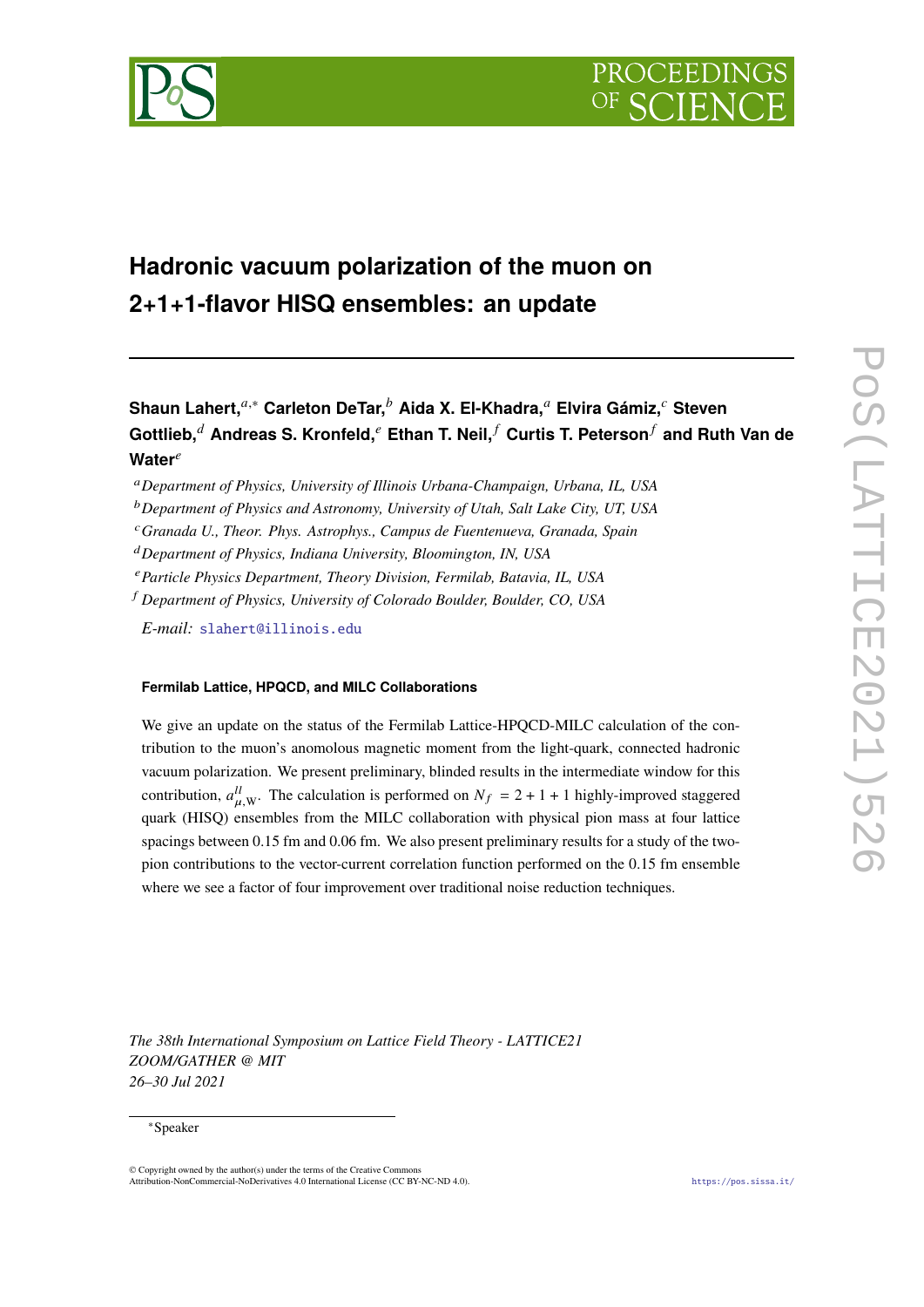#### **1. Introduction**

In April 2021, the FNAL E989 experiment released their first measurement of the muon's anomalous magnetic moment [\[1\]](#page-8-0). Combined with the previous result from the BNL E821 experi-ment [\[2\]](#page-8-1) the disagreement with the Standard Model prediction of Ref. [\[3\]](#page-8-2) stands at  $4.2\sigma$ . The error on the experimental average is now 0.35 ppm, and the Fermilab experiment plans to increase the precision by a factor of four. The Standard Model prediction of Ref. [\[3\]](#page-8-2) quotes an uncertainty of 0.37 ppm, dominated by the leading-order hadronic vacuum polarization (HVP). The most precise theoretical determinations of the hadronic vacuum-polarization contribution come from a datadriven, dispersive approach using experimental data for the low-energy hadronic  $e^+e^-$  cross section [\[3,](#page-8-2) [4\]](#page-8-3) as inputs.[1](#page-1-0) Lattice QCD provides an alternative *ab initio* approach that is independent of these experimental inputs and where all sources of uncertainty can be controlled and systematically reduced. Recently, a lattice QCD calculation [\[5\]](#page-8-4) obtained a result with sub-percent precision, much closer to the experimental average (1.5 $\sigma$ ), in 2.1 $\sigma$  tension with the SM prediction of Ref. [\[3\]](#page-8-2). As such, it is of utmost importance to confront the calculation in Ref. [\[5\]](#page-8-4) with other, independent lattice QCD calculations of commensurate precision.

In this proceedings, we give an update on the ongoing effort, of the Fermilab Lattice, HPQCD, and MILC collaborations, to compute the leading-order HVP contribution to the muon's anomalous magnetic moment,  $a_{\mu}^{\text{HVP},\text{LO}}$ . In particular, here we focus on the dominant light-quark, connected contribution  $(a_{\mu}^{ll})$ , we refer readers to Ref. [\[6\]](#page-8-5) for an update of our disconnected and QED + QCD calculations. We present preliminary, blinded results for the intermediate window  $a_{\mu,\text{W}}^{ll}$  [\[7\]](#page-8-6). This sub-quantity is obtained by using a smooth 'window' function to restrict, to an intermediate region, the HVP integral over Euclidean time of the light-quark, connected, vector-current twopoint correlation function. This quantity is important as it can be computed to high precision with significantly less effort than the full  $a<sub>u</sub><sup>ll</sup>$  and is less dependent on lattice effects. This calculation is done on the MILC  $N_f = 2 + 1 + 1$  highly-improved staggered quark (HISQ) ensembles [\[8\]](#page-8-7) with physical pion mass at four lattice spacings between 0.15 fm and 0.06 fm.

As mentioned, precise lattice determinations of the full  $a<sub>\mu</sub><sup>ll</sup>$  present many technical and computational challenges [\[9\]](#page-8-8), notably, the significant statistical noise from the large-time region of the vector-current correlation function. We present preliminary results from a new study to determine, exactly, the two-pion contributions to the HVP that dominate this region. Performed on our coarsest ensemble with  $a \approx 0.15$  fm, using explicit staggered two-pion operators to resolve the lowest-energy states, we reconstruct the light-quark, connected, vector current two-point function. This approach results in an improvement over traditional noise-reduction techniques [\[7\]](#page-8-6) by a factor of four.

# **2. Light-quark, connected HVP**

In the standard model, the HVP in Euclidean space is given by

$$
\Pi^{\mu\nu}(q^2) = \left(\delta^{\mu\nu}q^2 - q^{\mu}q^{\nu}\right)\Pi(q^2) = \int d^4x \, e^{iqx} \, \langle J^{\mu}(x)J^{\nu}(0) \rangle \tag{1}
$$

$$
J^{\mu}(x) = \sum_{i} Q_{i} \bar{\psi}_{i}(x) \gamma^{\mu} \psi_{i}(x) . \qquad (2)
$$

<span id="page-1-0"></span><sup>1</sup>See Ref. [\[3\]](#page-8-2) for complete references to the experimental and theoretical papers leading to the data driven value of the HVP contribution to the muon anomalous magnetic moment.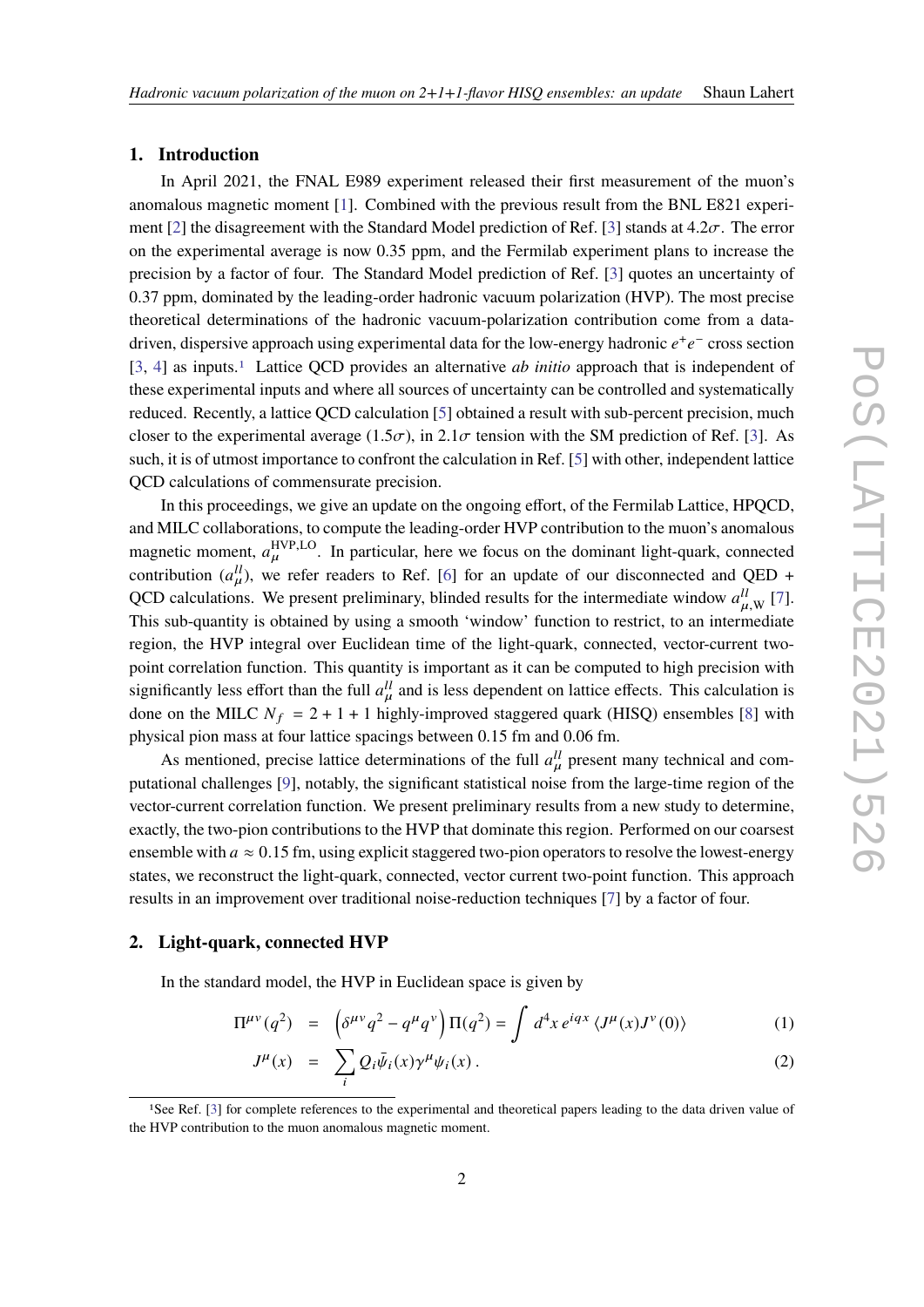<span id="page-2-0"></span>

**Figure 1:** Plot showing the HISQ ensemble parameters, pion mass  $m_{\pi}$  and lattice spacing  $a^2$  with number of configs indicated by area of the circles, used in Ref. [\[9\]](#page-8-8) (blue), current statistics (green), planned (red).

Here,  $J^{\mu}(x)$  is the electromagnetic vector current for the quarks, and  $Q_i$  are the corresponding charges in units of electron charge. The leading-order contribution to the muon's anomalous magnetic moment from the HVP is [\[10\]](#page-8-9)

$$
a_{\mu}^{\text{HVP,LO}} = 4\alpha^2 \int_0^\infty dQ^2 K_E(Q^2) \widehat{\Pi}(Q^2), \qquad (3)
$$

where  $\hat{\Pi}(q^2) = \Pi(q^2) - \Pi(0)$  is the subtracted vacuum polarization. The integration kernel  $K_E(Q^2)$  depends on the muon's mass. To compute  $a_{\mu}^{\text{HVP},\text{LO}}$  on the lattice, it is convenient to use the time-momentum representation introduced in [\[11\]](#page-8-10), namely,

<span id="page-2-1"></span>
$$
a_{\mu}^{\text{HVP,LO}} = 4\alpha^2 \int_0^{\infty} dt \,\tilde{K}(t)C(t) \tag{4}
$$

$$
\tilde{K}(t) = 2 \int_0^\infty \frac{dQ}{Q} K_E(Q^2) \left[ Q^2 t^2 - 4 \sin^2 \left( \frac{Qt}{2} \right) \right] \tag{5}
$$

$$
C(t) = \frac{1}{3} \sum_{\vec{x},k} \left\langle J^k(\vec{x},t) J^k(0) \right\rangle \tag{6}
$$

with  $k = 1, 2, 3$ . The two-point vector-current correlation function  $C(t)$  receives contributions from all quark flavors  $u, d, s, c, t, b$  and connected and disconnected Wick contractions. We work in the isospin-symmetric limit  $u = d = l$  and only consider the dominant light-quark, connected contribution,  $a_{\mu}^{ll}$ , here. Some parameters of the HISQ ensembles used in this work are shown in Fig. [1;](#page-2-0) most of our ensembles have close to physical pion masses and have box size  $L > 3.7/m_{\pi}$ . As described in Ref. [\[9\]](#page-8-8), the correlation function in Eq. [\(6\)](#page-2-1) is computed using the truncated-solver method (TSM) [\[12,](#page-8-11) [13\]](#page-8-12) with a random-wall source, with one fine-residual conjugate gradient solve and a number of loose-residual solves, as shown in Table [1.](#page-3-0)

Reference [\[9\]](#page-8-8) gave a value of 637.8(8.8) for the light-quark, connected contribution to the muon's anomalous magnetic moment. In order to reach sub-percent precision, we have significantly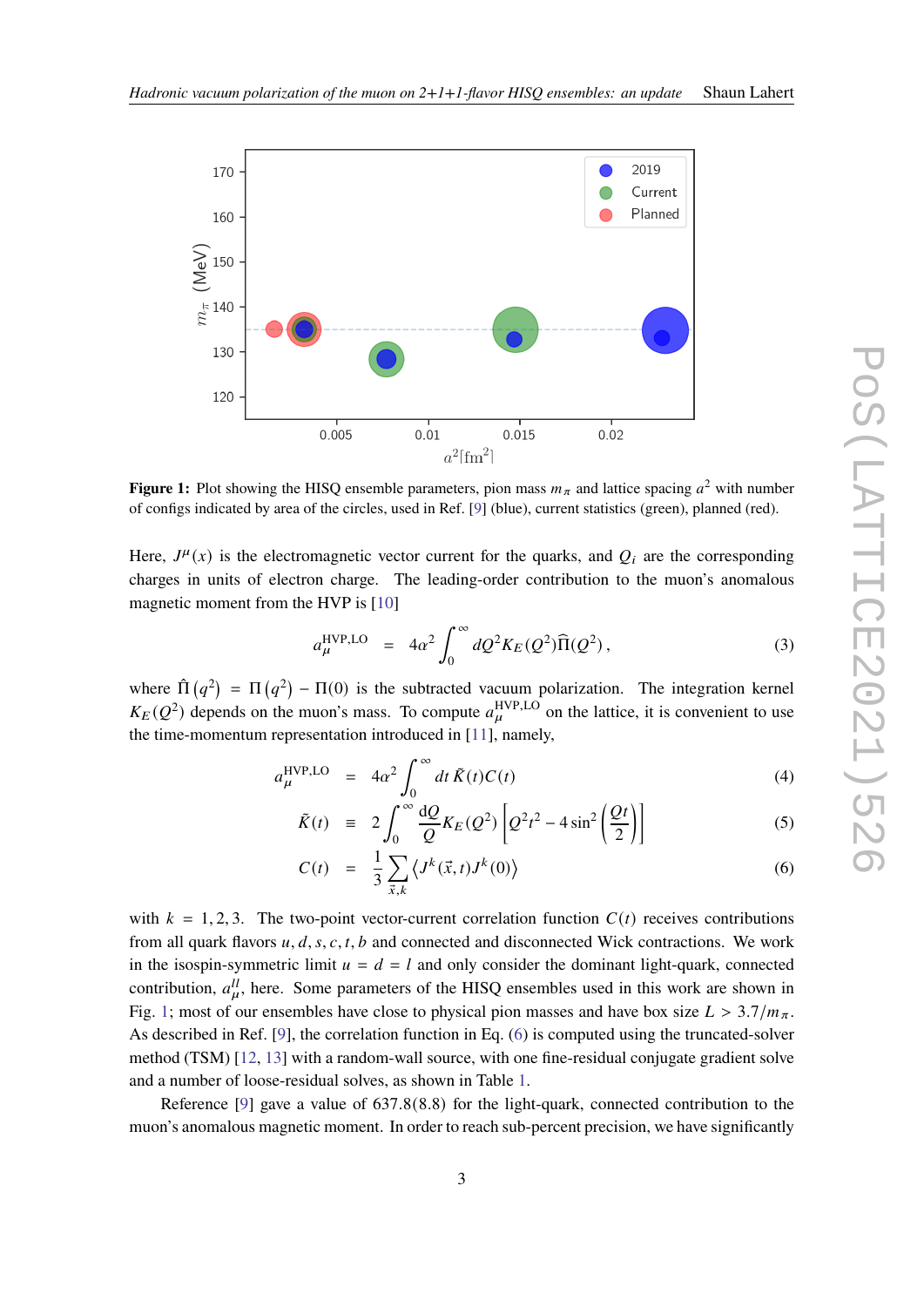<span id="page-3-0"></span>

| $\approx$ a[fm] | $N_s^3 \times N_t$ | $am_1^{\text{sea}}$ / $am_s^{\text{sea}}$ / $am_c^{\text{sea}}$ | $N_{\rm cfg}$ | $N_{\rm src}$ |
|-----------------|--------------------|-----------------------------------------------------------------|---------------|---------------|
| 0.15            | $32^3 \times 48$   | 0.002426 / 0.0673 / 0.8447                                      | 9362          | 48            |
| 0.12            | $48^3 \times 64$   | 0.001907 / 0.05252 / 0.6382                                     | 9011          | 64            |
| 0.09            | $64^3 \times 96$   | 0.00120 / 0.0363 / 0.432                                        | 5384          | 48            |
| 0.06            | $96^3 \times 128$  | 0.0008 / 0.022 / 0.260                                          | 2621          | 24            |

**Table 1:** Ensemble parameters used in this work. Column 2 gives the volume of the lattices in number of space-time points. Column 3 gives the number of configurations analyzed. Column 4 gives the number of loose-residual solves performed on each configuration for use in the truncated solver method [\[12,](#page-8-11) [13\]](#page-8-12).

increased our statistics on the three finest ensembles, as indicated in Fig. [1.](#page-2-0) We are currently testing exact low-eigenmode approaches for computing the vector current propagator to improve our largetime determination of the correlation function. Aside from statistics, the largest sources of error were the continuum extrapolation uncertainty, (finite volume, staggered taste-breaking,  $m_{\pi}$ ), and scale setting (absolute). To improve the continuum extrapolation, we are increasing our statistics on the  $\approx 0.06$  fm ensemble and are beginning efforts to add data on a  $\approx 0.042$  fm ensemble Fig. [1.](#page-2-0) Ref. [\[9\]](#page-8-8) used the chiral model of Ref. [\[14,](#page-8-13) [15\]](#page-8-14) to perform all lattice corrections. We are now developing independent analysis strategies for each correction. There is also an ongoing effort to address the absolute scale setting uncertainty on HISQ ensembles, using an improved determination of the  $\Omega$  baryon mass on all ensembles. [\[16\]](#page-8-15).

#### **2.1 Intermediate window**

Precise lattice determinations of  $a<sub>u</sub><sup>l</sup>$  are hindered by large statistical noise in the long Euclidean time region, significant finite volume effects (even on ensembles with  $m_{\pi}L > 4$ ) and short-range discretization effects [\[9,](#page-8-8) [15\]](#page-8-14). As a first step, it makes sense to compute a sub-quantity which minimizes or isolates these effects. The  $a_{\mu}^{\text{HVP},\text{LO}}$  windows were introduced to achieve this by using a smoothly varying window function to restrict the region of Euclidean time over which the vector current correlation function is integrated [\[7\]](#page-8-6).

$$
a_{\mu,\text{win}}^{\text{HVP},\text{LO}} = 4\alpha^2 \int_0^\infty dt C(t)\tilde{K}(t)\Theta(t,t_1,t_2,\Delta) \tag{7}
$$

$$
\Theta(t, t_1, t_2, \Delta) = \frac{1}{2} \left[ \tanh\left(\frac{t - t_1}{\Delta}\right) - \tanh\left(\frac{t - t_2}{\Delta}\right) \right]. \tag{8}
$$

Here,  $t_1$ ,  $t_2$  control the location of the window boundary, and  $\Delta$  controls sharpness. A value of  $\Delta$  is chosen to be as large as the largest lattice spacing considered, typically 0.15 fm. The intermediate window 'W' with parameters  $[t_1, t_2] = [0.4, 1]$  fm and  $\Delta = 0.15$  fm provides a quantity  $a_{\mu, w}^{ll}$ which is mostly independent of the long range statistical noise, finite volume, and staggered tastebreaking effects of the low-energy two-pion contributions. It is also free of the strongest short-range discretization effects.

Our calculation for the intermediate window,  $a_{\mu,\text{W}}^{ll}$  on the four ensembles is shown in Fig. [2.](#page-4-0) The red points have small finite volume and  $m_{\pi}$ -mistuning corrections added to the raw data, from the leading order term in the chiral model, see Table [2.](#page-4-1) The blue points include taste-breaking corrections; we ascribe no additional error for these corrections as in  $[9, 15]$  $[9, 15]$  $[9, 15]$ , instead taking the spread of the extrapolations as an error. In Fig. [2,](#page-4-0) we include linear extrapolations, dropping our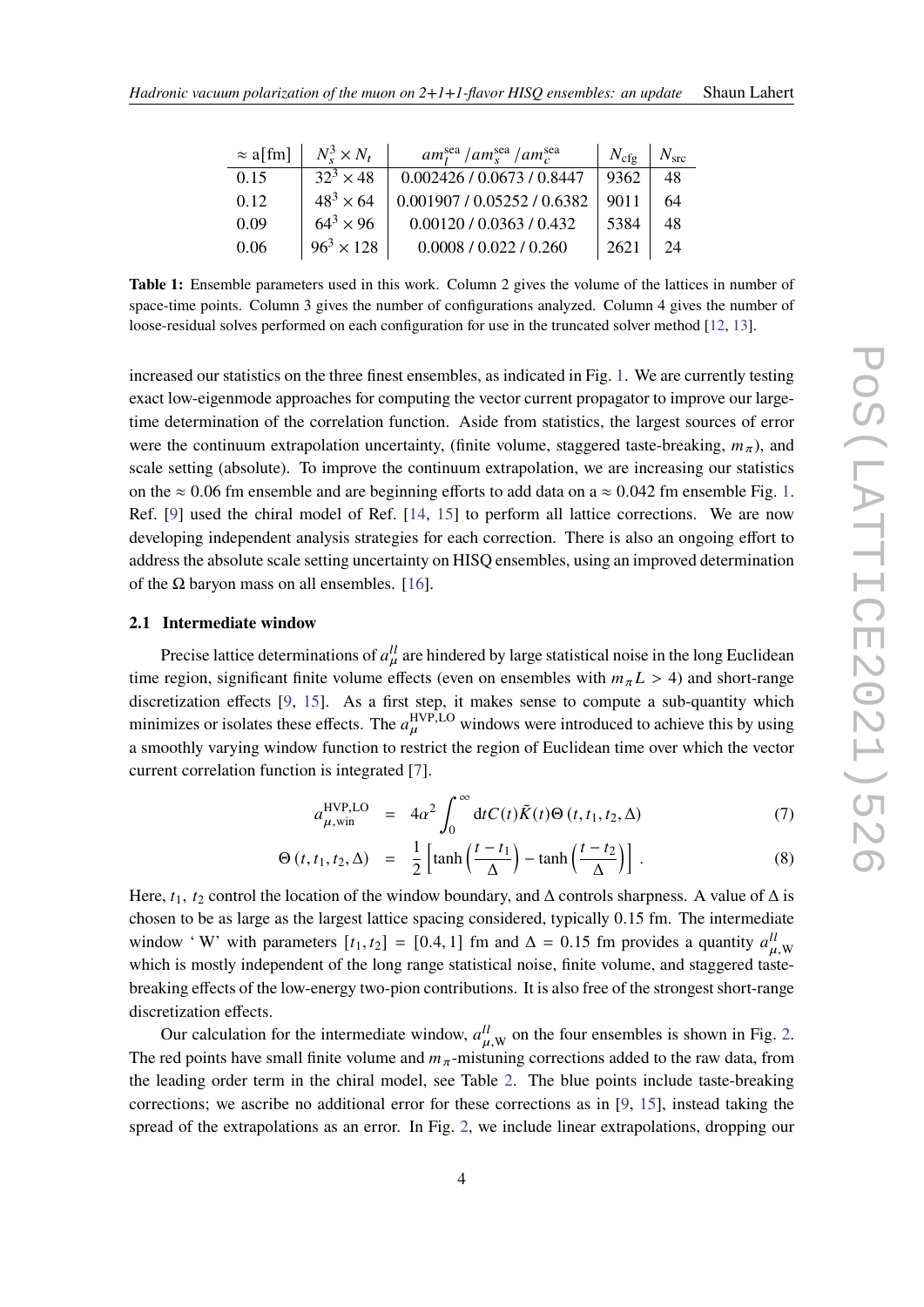<span id="page-4-0"></span>

**Figure 2:**  $a_{\mu,W}^{ll}$  vs lattice spacing  $(a^2)$  on four ensembles. Two correction schemes, finite volume +  $m_\pi$  (red), finite volume +  $m_{\pi}$  + taste breaking (blue). Solid bands (dotted lines) are linear (quadratic) extrapolations in  $a^2$ .

<span id="page-4-1"></span>coarsest ensemble, and extrapolations including an  $a<sup>4</sup>$  term. We observe, without correcting for taste-breaking, our data already have small discretization effects. Correcting for taste-breaking reduces the  $a^4$  dependence while introducing a more prominent  $a^2$  dependence. We find reasonable agreement in all continuum extrapolations with good fit quality ( $\chi^2/\text{d.o.f} \sim 1$ ), especially for the linear fits. We plan to include further variations on these fit functions.

| $\approx$ a[fm] | $m_\pi$     | FV        |
|-----------------|-------------|-----------|
| 0.15            | $-0.01\%$   | $0.57 \%$ |
| 0.12            | $-0.004\%$  | $0.26\%$  |
| 0.09            | $-0.305\%$  | $0.35 \%$ |
| 0.06            | $-0.001~\%$ | $0.42 \%$ |

**Table 2:** Lattice corrections added to  $a_{\mu,\text{W}}^{ll}$  using the leading order term in the chiral model of [\[14,](#page-8-13) [15\]](#page-8-14)

#### **2.2 Two-pion contribution**

As mentioned, a significant challenge in lattice determinations of  $a<sub>\mu</sub><sup>ll</sup>$  is the statistical noise in the tail of the light-quark, connected component. This can be traced to the fact that the variance of the light-quark component of the vector current, two-point function Eq. [\(9\)](#page-4-2) falls off with an exponent of  $m_{\pi}$  [\[17\]](#page-8-16) while the signal falls of with lowest energy two-pion state, ~  $2m_{\pi}$ . Hence, the noise overwhelms the two-pion contribution in the large-time region, Fig. [3](#page-5-0) (orange points).

<span id="page-4-2"></span>
$$
C_{J_l}(t) = \frac{1}{3} \sum_{\vec{x},k} \left\langle J_l^k(\vec{x},t) J_l^k(0) \right\rangle = \sum_n \left\langle 0 | J_l | n \right\rangle e^{-E_n t} . \tag{9}
$$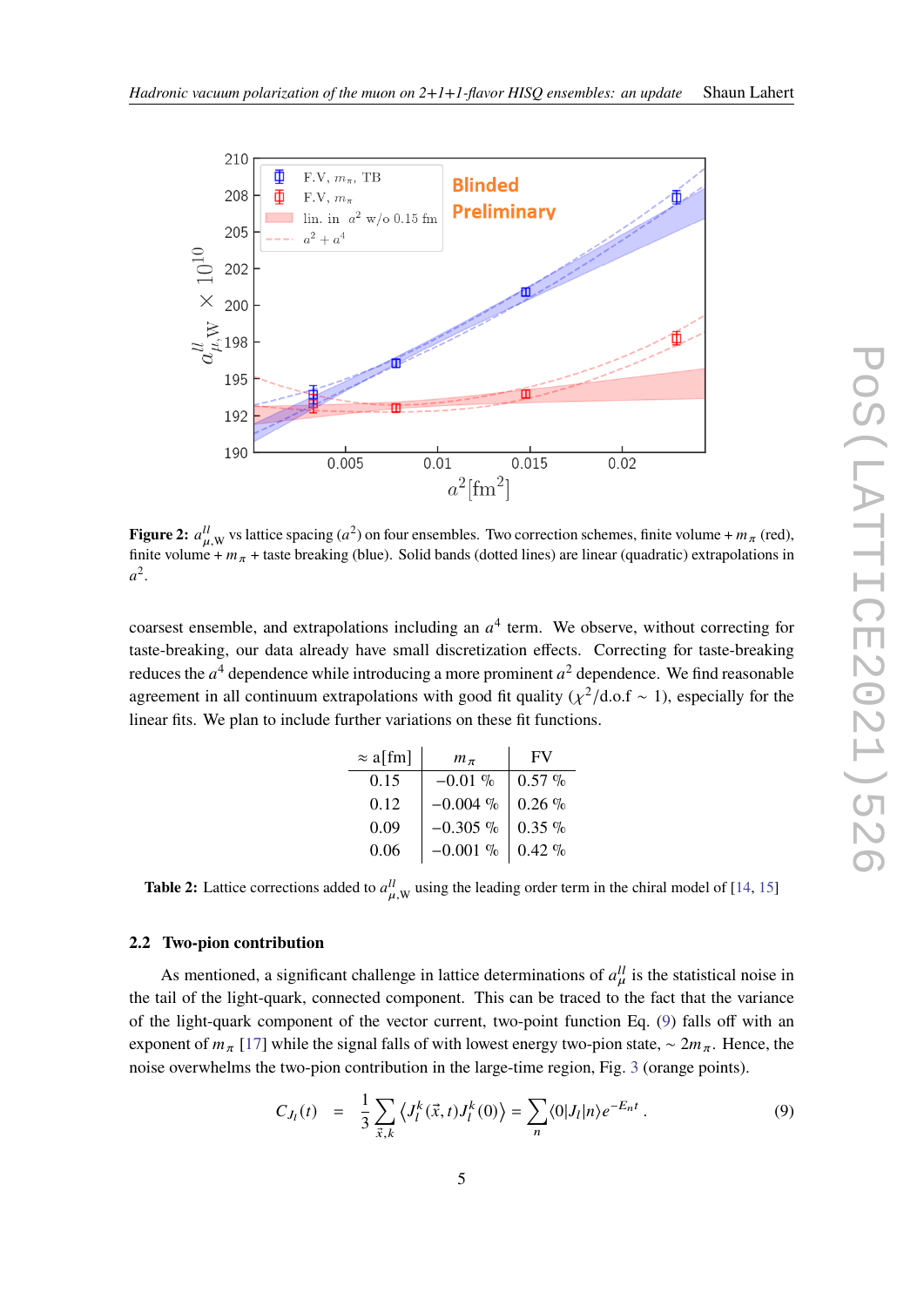<span id="page-5-0"></span>

**Figure 3:** Blinded results for taste singlet vector current two-point, correlation function (orange). Blinded reconstruction of the correlation function from determined parameters for states up to  $n_{\text{max}} = 1 - 7$ .

A remedy is to employ explicit two-pion operators to resolve the lowest lying states of the theory and reconstruct the correlation function after some Euclidean time with this information [\[18,](#page-8-17) [19\]](#page-8-18). The computational strategy is then to construct a correlation-function matrix of the form

$$
\mathbf{C}(t) = \begin{pmatrix} C_{J_l, \tilde{J}_l \to J_l, \tilde{J}_l}(t) & C_{J_l, \tilde{J}_l \to \pi \pi}(t) \\ C_{\pi \pi \to J_l, \tilde{J}_l}(t) & C_{\pi \pi \to \pi \pi}(t) \end{pmatrix}
$$
(10)

where we have chosen the taste-singlet vector current operator (smeared)  $J_l(\tilde{J}_l)$  as opposed to the taste-vector vector current, used in the work described above, as it has the preferable lowestenergy two-pion state, namely, two Goldstone-boson pions. The staggered two-pion operators are constructed from linear combinations of products of staggered single-pion operators which transform in the same taste representation as the vector current. The staggered single- & two-pion operators are defined as.

$$
\pi^{-}(\vec{p})_{\xi} \equiv \sum_{x} e^{i\vec{p}\cdot\vec{x}} \bar{u}(x)\gamma_{5} \otimes \gamma_{\xi} d(x) \qquad (11)
$$

$$
O_{\pi\pi}(0) \equiv \sum_{\substack{\xi_1, \xi_2 \\ p \in \{p\}^{\star}}} CG_{\text{stag, iso.}}(\xi_1, \xi_2, \vec{p}) \pi(\vec{p})_{\xi_1} \pi(-\vec{p})_{\xi_2}
$$
(12)

where  $p^*$  is the momentum orbit.  $CG_{stag, iso.} (\xi_1, \xi_2, \vec{p})$  are the Clebsch-Gordon coefficients of the isospin-staggered group [\[20\]](#page-8-19) defined below.

$$
SU_I(2) \times \left(T_N^3 \rtimes \{\Xi_\mu, C_0\} \rtimes \{\tilde{R}_{ij}, I_S\}\right) = SU(2) \times \left(Z_N^3 \rtimes \Gamma_{4,1} \rtimes W_3\right) \tag{13}
$$

The Clebsch-Gordon coefficients are obtained by explicit construction of the irreducible representations (irreps) of the group by a double application of Wigner's method for semi-direct product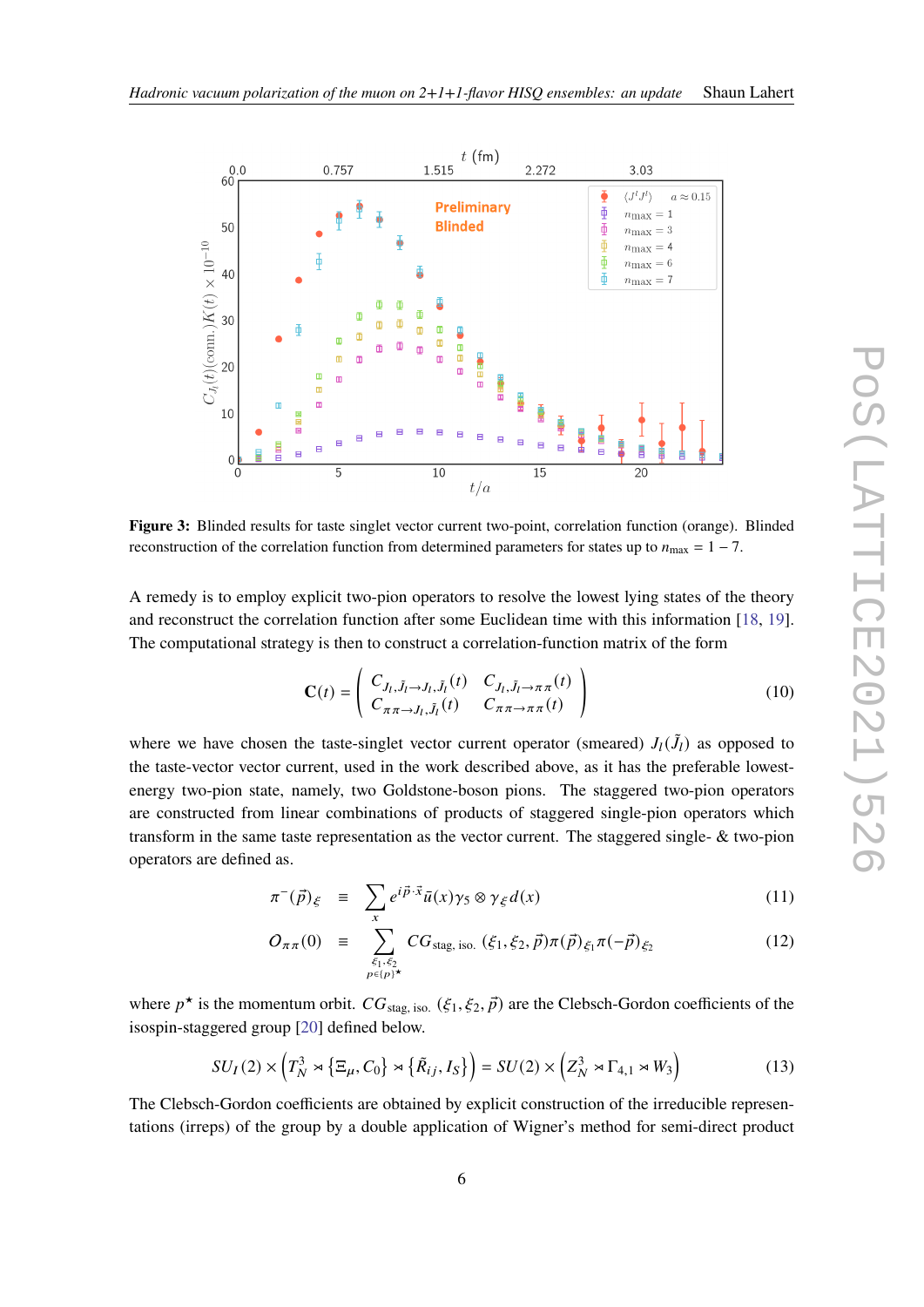<span id="page-6-1"></span>

<span id="page-6-0"></span>**Figure 4:** Energies (left) and amplitudes (right) for the two-pion states extracted from a generalized eigenvalue analysis on the  $\approx 0.15$  fm ensemble. Bands are results from fits, points are effective masses.

| Operator                                                                | Momentum (back-to-back) |
|-------------------------------------------------------------------------|-------------------------|
| $J_l, \tilde{J}_l$                                                      |                         |
| $O_{\pi\pi}^{\otimes\gamma_5}$                                          | [0, 0, 1], [1, 1, 0]    |
| $O^{\otimes\gamma_{5x/y}}_{\pi\pi}, O^{\otimes\gamma_{5z}}_{\pi\pi}$    | [0, 0, 1]               |
| $O^{\otimes \gamma_{xt/yt}}_{\pi\pi}, O^{\otimes \gamma_{zt}}_{\pi\pi}$ | [0, 0, 1]               |

**Table 3:** Operator basis on the  $\approx 0.15$  fm ensemble, the single pion operators in the two-pion states have equal taste and equal and opposite momentum. We indicate the irrep splitting by separating out the operators.

groups [\[20\]](#page-8-19). With the irreps in hand one can extract the coefficients through the well established methods for discrete groups [\[21,](#page-8-20) [22\]](#page-8-21). We choose a range of back-to-back pion momenta up to the energy at which the free two-pion state equals the mass of the rho resonance. We include all rows of the multi-dimensional taste-irrep pions. At non-zero momentum these three dimensional irreps split into non-degenerate irreps which must be accounted for. For the  $\approx 0.15$  fm ensemble, the range of momentum and taste is shown in Table [3.](#page-6-0) Eigenvectors  $v_n$  are extracted from a generalized eigenvalue problem (GEVP) [\[23\]](#page-8-22) applied to,

$$
\mathbf{C}(t)v = \lambda \mathbf{C}(t_0)v. \tag{14}
$$

Optimised operators with the best overlap with the state *n* are then constructed  $\chi_n = (v_n)_i O_i$ . Energies  $E_n$  and overlap amplitudes  $\langle 0|J_i|n\rangle$  are obtained from a combined Bayesian fit to the correlation functions

$$
\left\langle \chi_n \chi_n^{\dagger} \right\rangle = \sum_n Z_n^2 e^{-E_n t} \tag{15}
$$

$$
\left\langle \chi_n J_l^{\dagger} \right\rangle = \sum_n Z_n \left\langle 0 | J_l | n \right\rangle e^{-E_n t} . \tag{16}
$$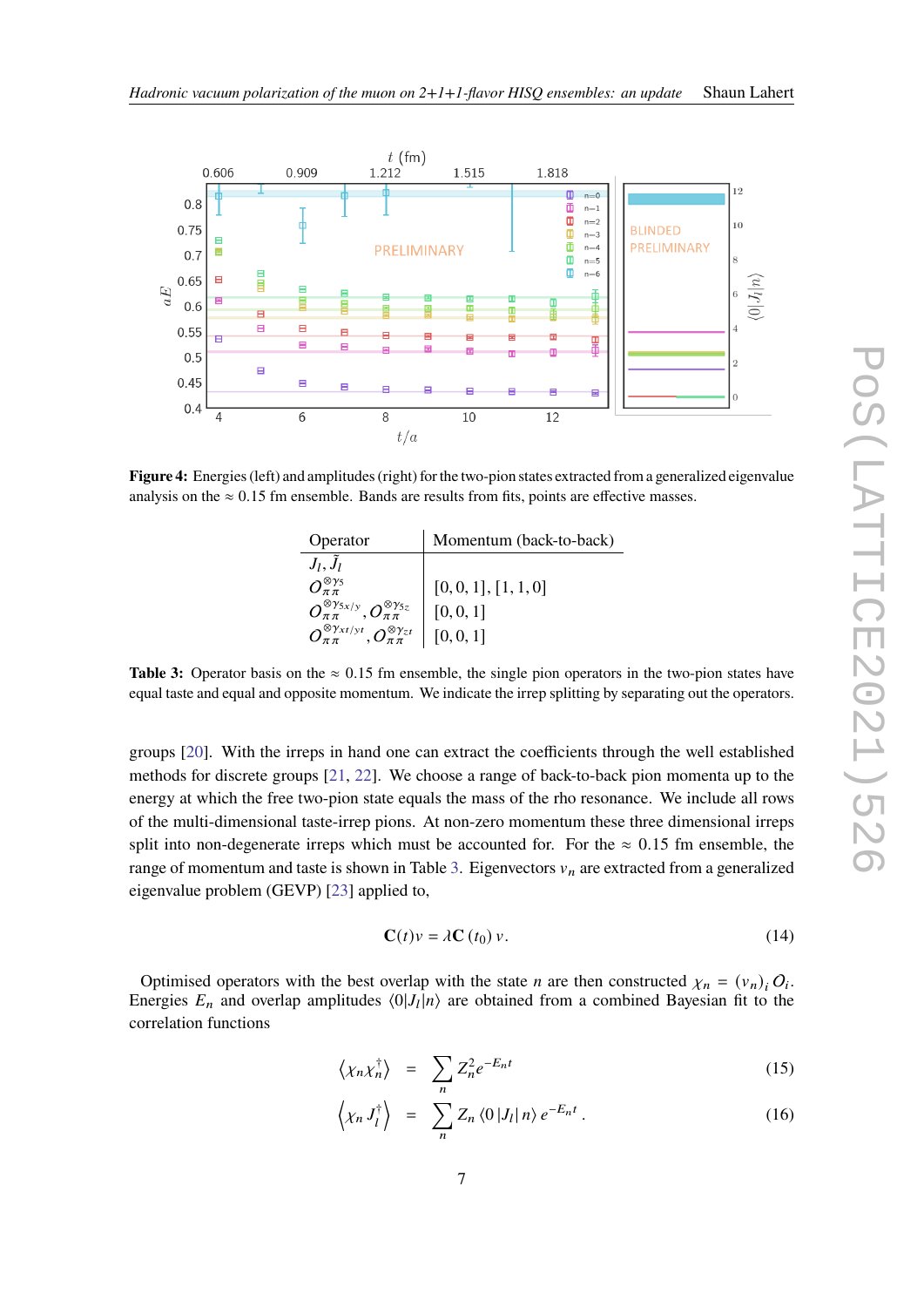Shown in Fig. [4](#page-6-1) are the results from a GEVP analysis. The expected irrep splitting is observed in the two-pion states derived from the three-dimensional single-pion irreps n =  $1&2, 4&5$  are non-degenerate. We observe a reduction / enhancement of overlap with the vector current for these split irreps. The vector current correlation function is reconstructed from these states in Fig. [3.](#page-5-0) To evaluate the efficacy of the reconstruction, we determine  $a_u^{\dagger}$  in three different ways, (i) integrating the correlator data using Eqn. [\(4\)](#page-2-1), (ii) integrating using the bounding method [\[7\]](#page-8-6) to address the statistical noise at large *t*, (iii) integrating the combination of the correlator data below  $t^*$  and reconstructed correlator after  $t^*$ . For (ii) we chose a cut-off of  $t_c \approx 2.6$  fm, for (iii) we replace the correlator with the  $N = 6$  reconstruction after  $t^* \approx 1.8$ . While the central values for  $a_{\mu}^{ll}$  obtained from the three procedures are completely consistent, we find statistical errors of 4% (i), 2.6% (ii), and 0.6% (iii), respectively, i.e. a 4-fold reduction of the statistical error with the reconstruction compared to the bounding method.

#### **3. Conclusions & Outlook**

We provide an update on the status of our calculation of the light-quark, connected contribution to  $a_{\mu}^{\text{HVP},\text{LO}}$ . In particular, we give a road-map to address the largest sources of uncertainty in our previous determination: statistical, continuum limit extrapolation, scale setting, and lattice corrections. We present blinded, preliminary results for the light-quark connected contribution evaluated for the intermediate window,  $a_{\mu,\text{W}}^{ll}$ . The statistical errors for this quantity are commensurate with other lattice groups. Our systematic error study is ongoing, and only after it is complete, will we unblind our final result. We also present the results of our two-pion study, where we successfully demonstrate the technique for reconstructing the two-pion - vector correlator [\[18,](#page-8-17) [19\]](#page-8-18) for staggered fermions. Our still preliminary results indicate a large improvement in our determination of the light-quark connected contribution to  $a_{\mu}^{\text{HVP},\text{LO}}$  on the  $\approx 0.15$  fm ensemble. We are in the process of testing this calculation on the  $\approx 0.12$  fm ensemble where the number of staggered two-pion states is significantly increased.

## **4. Acknowledgements**

Fermilab is managed by Fermi Research Alliance, LLC (FRA), acting under Contract No. DE-AC02-07CH11359. This work was supported in part by U.S. DoE awards DE-SC0015655, DE-SC0010120, DE-SC0010005, NSF grant PHY17-19626 and PHY20-13064; NSF Graduate Fellowship DGE 2040434; by SRA (Spain) grant PID2019-106087GB-C21 / 10.13039/501100011033; by the Junta de Andalucía (Spain) FQM- 101, A-FQM-467-UGR18, P18-FR-4314 (FEDER), and by URA Fermilab Visiting Scholarships in 2020 and 2021. Computations for this work were carried out in part on facilities of the USQCD Collaboration, which are funded by the DOE Office of Science; using an award provided by the INCITE program; on resources of the Argonne Leadership Computing Facility, which is a DOE Office of Science User Facility supported under contract DE-AC02-06CH11357; on resources of the Oak Ridge Leadership Computing Facility, which is a DOE Office of Science User Facility supported under Contract DE-AC05-00OR22725; on resources of the National Energy Research Scientific Computing Center (NERSC), a U.S. Department of Energy Office of Science User Facility located at LBNL, operated under Contract No.